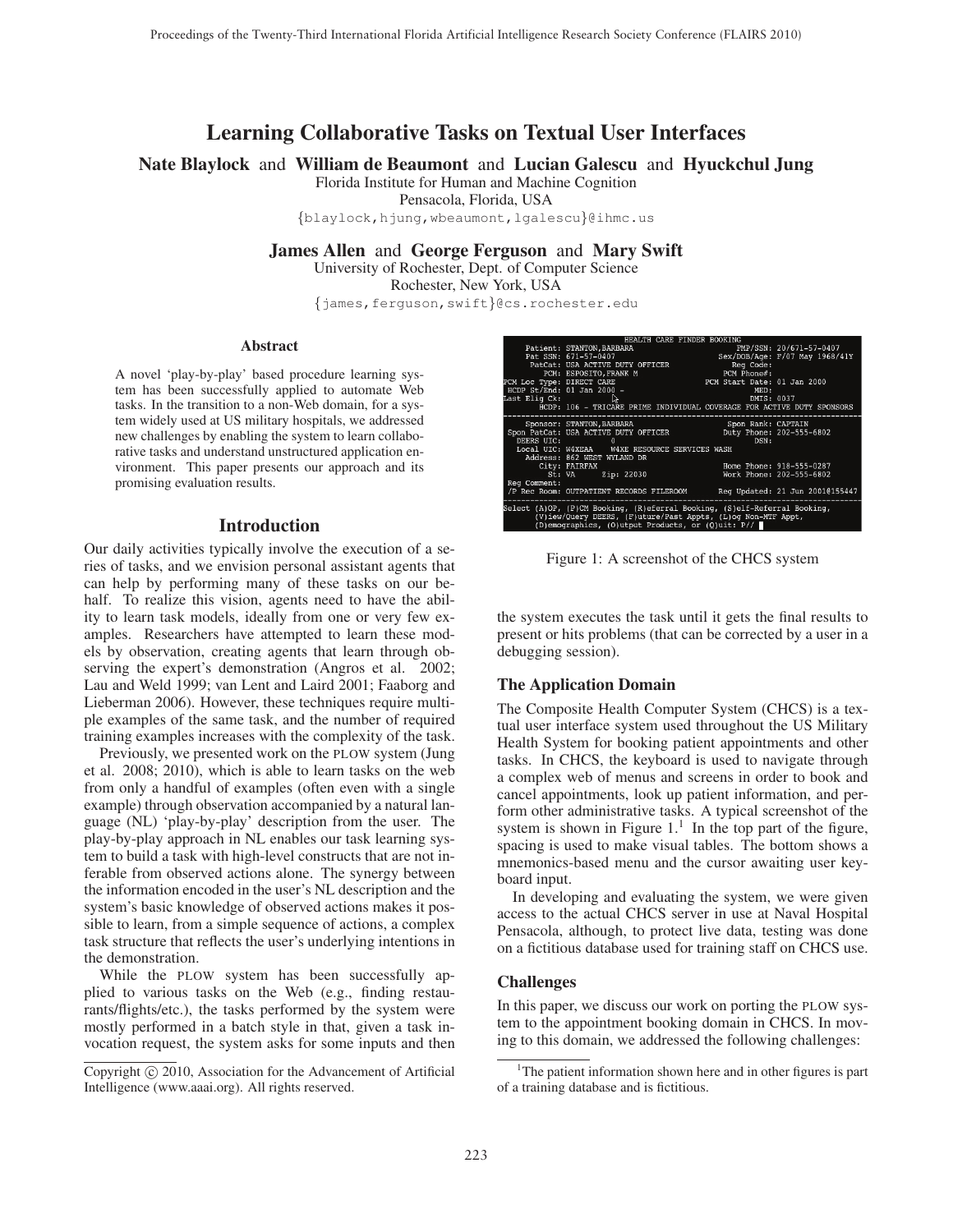

Figure 2: Information flow in the PLOW system

- *Learning Collaborative Tasks*: The batch task execution model described above does not work for some tasks in the appointment booking domain. We extended PLOW to learn and execute collaborative tasks, where certain actions are assigned to the user.
- *Learning in an Unstructured Application Environment*: CHCS uses a terminal-based textual user interface, as opposed to the Web interface used by PLOW. We extended the system to interface with textual user interface systems, including work on understanding screens that are presented as text, not backed by a structured model such as the Document Object Model (DOM).

Moving to a new domain also provided an opportunity to test the robustness and applicability of the PLOW system across different domains by checking *which parts of the system we were able to reuse in the new domain*. In this paper, we first briefly discuss the original PLOW system. Then, we will present our approach for the above challenges and its results including an evaluation of the system with end-users with no programming experience.

## The PLOW System

The PLOW system is an extension to TRIPS: our collaborative problem solving-based dialog system (Allen et al. 2000). The system's core components include speech recognition, a robust semantic parsing system, an interpretation manager, an ontology manager, and generation. Figure 2 shows a high-level view of the PLOW system. At the center lies a collaborative problem solving agent (CPS) that computes the most likely intended intention in the given problem-solving context. CPS also coordinates and drives other parts of the system to learn what a user intends to build as a task and invoke execution when needed.

While the system's core reasoning modules are designed to learn tasks in various domains (e.g., office applications, robots, etc.), it focused on tasks on the web, which involve actions such as navigation, information extraction, and



Figure 3: The original web-based PLOW system

form-filling with extended ontology to cover web browsing actions. Figure 3 shows the original system's user interface. The main window on the left is the Firefox browser instrumented with an extension that allows the system to monitor user actions and execute actions for learned tasks.

The instrumentation provides the system with a high-level model of browser interaction, allowing the system to access and manipulate the browser through the tree-like DOM of the webpage. On the right is a window that summarizes a task under construction, highlights steps in execution for verification, and provides tools to manage learned tasks. A chat window at the bottom shows speech interaction and allows both speech and typed interaction from the user.

While detailed NL processing/reasoning is not presented here due to space limitations, NL provides rich information about the structure and elements of a task to learn. For instance, a single user utterance such as "*let me show you how to find publications for an author*" tells the system (i) the task goal, (ii) the final results (e.g., a set of publications) and (iii) a required input (i.e., an author). For a step, the user's play-by-play description of a browsing action provides semantics for the action. Just saying "*put the author's name here*" before typing text in a text field helps the system to figure out that the field requires a name role of an author.

Furthermore, NL provides key information for an iterative structure that normally requires numerous examples for a system to infer from pure observation. Utterances such as "*this is a list of articles*" and "*select next to get more results*" indicate the boundary of a loop as well as the context for an action for a next round. The semantic information encoded in NL also enables the system to reliably identify objects in non-static web pages. For instance, for the action to select a link labeled as "advanced scholar search", if a user describes the action by saying "*select the advanced search link*", the system can learn the relation between the semantic concept with its linguistic forms and the link's attributes in the DOM. Linguistic variation and similar ontological concepts are also considered in finding such a relation.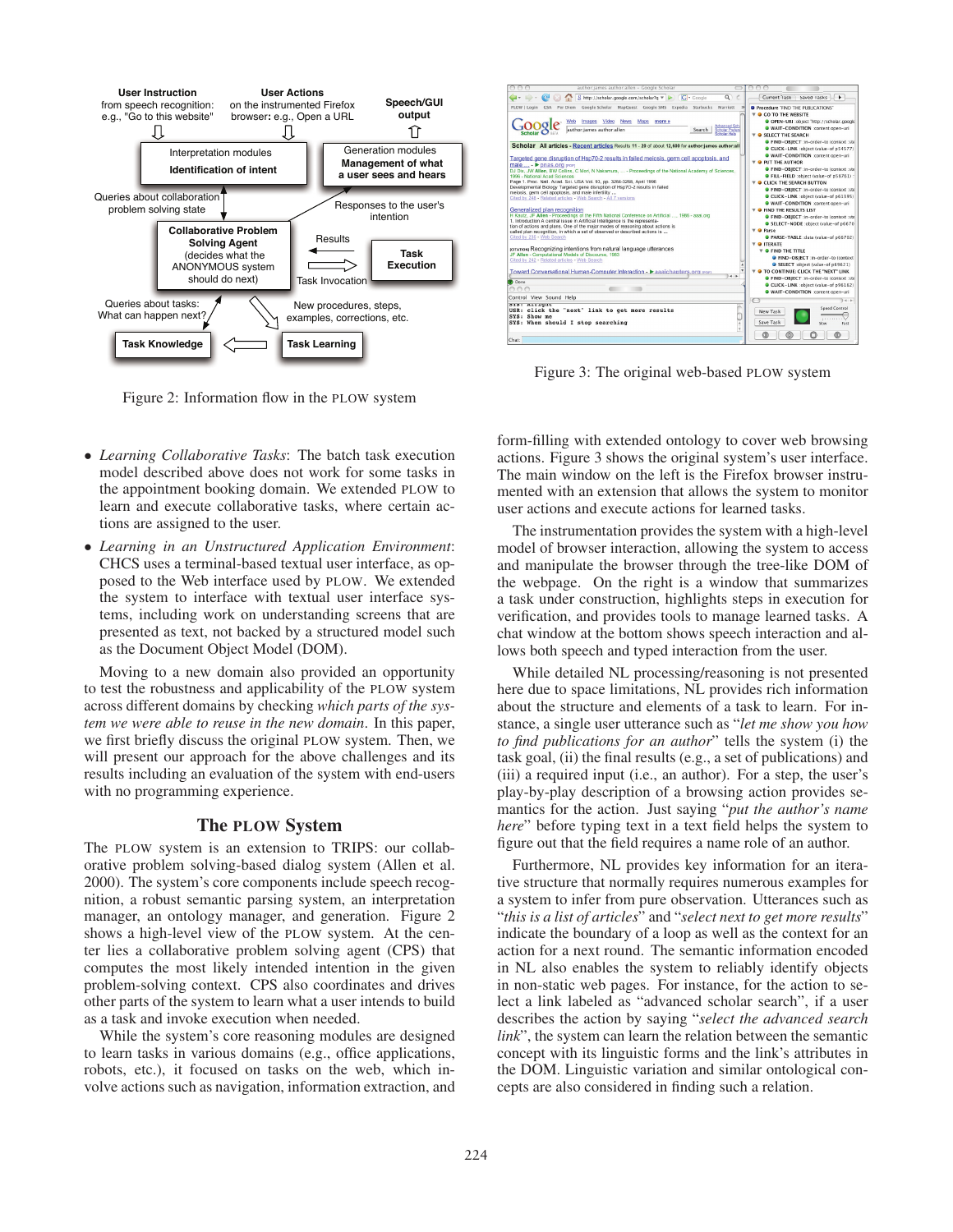System Reusability For the new CHCS domain, most of the PLOW system components were reused, with minor additions to the lexicon and the ontology for the new domain, as well as additions for handling collaborative behavior; the one extension requiring significant effort was the switch from the DOM-backed instrumentation of the browser interface to the instrumentation of the text-based terminal interface. Retaining most NLP and task learning components with little or very minor updates, the system enabled intuitive and natural dialogs in the new domain at the level of complexity shown in the sample dialog below.

User: *Let me show you how to find patient records*

| User: Put the patient search info here                          |
|-----------------------------------------------------------------|
| $\langle$ Types the last name and hits ENTER $\rangle$          |
| User: This is a list of patients                                |
| (Highlights a patient list by mouse click and drag)             |
| User: This is the selection number                              |
| $\langle$ Highlights the number in the front of a row $\rangle$ |
| User: This is the patient name                                  |
| (Highlights the patient name)                                   |
| User: This is the SSN                                           |
| $\langle$ Highlights the Social Security number $\rangle$       |
| User: Hit enter to get more results                             |
| $\langle$ hits ENTER $\rangle$                                  |
| System: When should I stop searching?                           |
| User: Get all of them                                           |
|                                                                 |

Table 1: Part of a dialog to teach a task to extract patient information (user actions between angled brackets)

# Adding Support for Textual User Interfaces

The first challenge of moving to the CHCS domain was moving from a Web environment to a terminal-based textual user interface. As with the web-based PLOW system, we found that, in textual user interfaces, the level of interaction between the terminal and the system needed to be at a sufficiently high level so that observed actions roughly corresponded to what was being talked about in the user's utterances. Additionally, the system needed a higher-level representation of displayed text on the screen in order to support information extraction for task execution.

#### Terminal Instrumentation

To access the CHCS system, we instrumented an opensource terminal emulator, JCTerm, to allow PLOW to observe user actions and screen updates and report them at a high level, and to allow it to control the interface.

Action Observation and Control At a low level, all user commands in a terminal system are of the form of keystrokes, or rather, ASCII characters sent to the system. For better understanding, the instrumented JCTerm models commands at a higher-level, including string input (cf. form filling), sending of control codes, and screen navigation (using RETURN, arrow keys, PAGE UP/DOWN, etc.)

Screen Update Modeling In the web version of PLOW, a browsing action may cause one or more page loading events (e.g., some websites show multiple intermediate pages before presenting search results). In such a case, explicit wait conditions are included into a task model based on the number of observed page loadings so that the following action would not be performed on an intermediate or a partially loaded page. Task learning in a textual user interface encounters the same type of problem — knowing when a screen update is done. However, terminal interfaces receive a continuous stream of commands to update parts of the screen (without explicit ending signals). We addressed this screen update issue by distinguishing major (new screen or partial scrolling) from minor (key echo) screen updates.

In our task model, each action that causes a major update results in a waiting condition for the final resulting screen state (represented by the position of the cursor and its surrounding text). During execution, for each waiting condition, the system checks if the current screen state matches the state identified in learning whenever it observes a burst of screen update activities followed by a silent period (e.g., 250 ms). While the waiting conditions in the Web system worked very well, identifying terminal screen states was not robust. Failures or false-positives to recognize screen states caused problems, making the system wait unnecessarily or proceed prematurely. (This problem got exacerbated in a slow network environment, putting our system at a significant disadvantage as described in Section *"Evaluation"*.)

## Screen Understanding

Useful tasks are able to not only echo commands (such as macros), but also understand and extract screen content, either for providing results to the user, or to recognize values needed for conditional statements in the task. The Web PLOW system contained a module that used semantic information from both the page and the user's description, along with the DOM structure of the page to learn patterns for extracting and parsing parts of the webpage as part of the learned task (Chambers et al. 2006).

We implemented a similar capability in the terminal PLOW system. We extended JCTerm to allow the user to use the mouse to highlight rectangular regions of interest on the screen. The system was extended to use information from the screen, paired with the language description to learn a pattern for extracting and parsing the same region of interest during execution. Figure 4 shows highlighting on the terminal screen and resultant table (in the GUI window to the right) the system extracted during execution.

It is important to note that finding these regions in CHCS is not as trivial as just extracting a rectangle with the same screen coordinates as were used in learning. The terminal screen in Figure 4 shows the CHCS patient finding subsystem. Here, matching patients from the search screen are displayed in groups of five, and the user can either choose one of the listed numbers by typing in the number, or can hit RETURN to get the next five search results. The screen in the figure shows parts of the first four lists of results, which are successively extracted by the system in the middle of a loop. Because this list scrolls up, instead of loading a new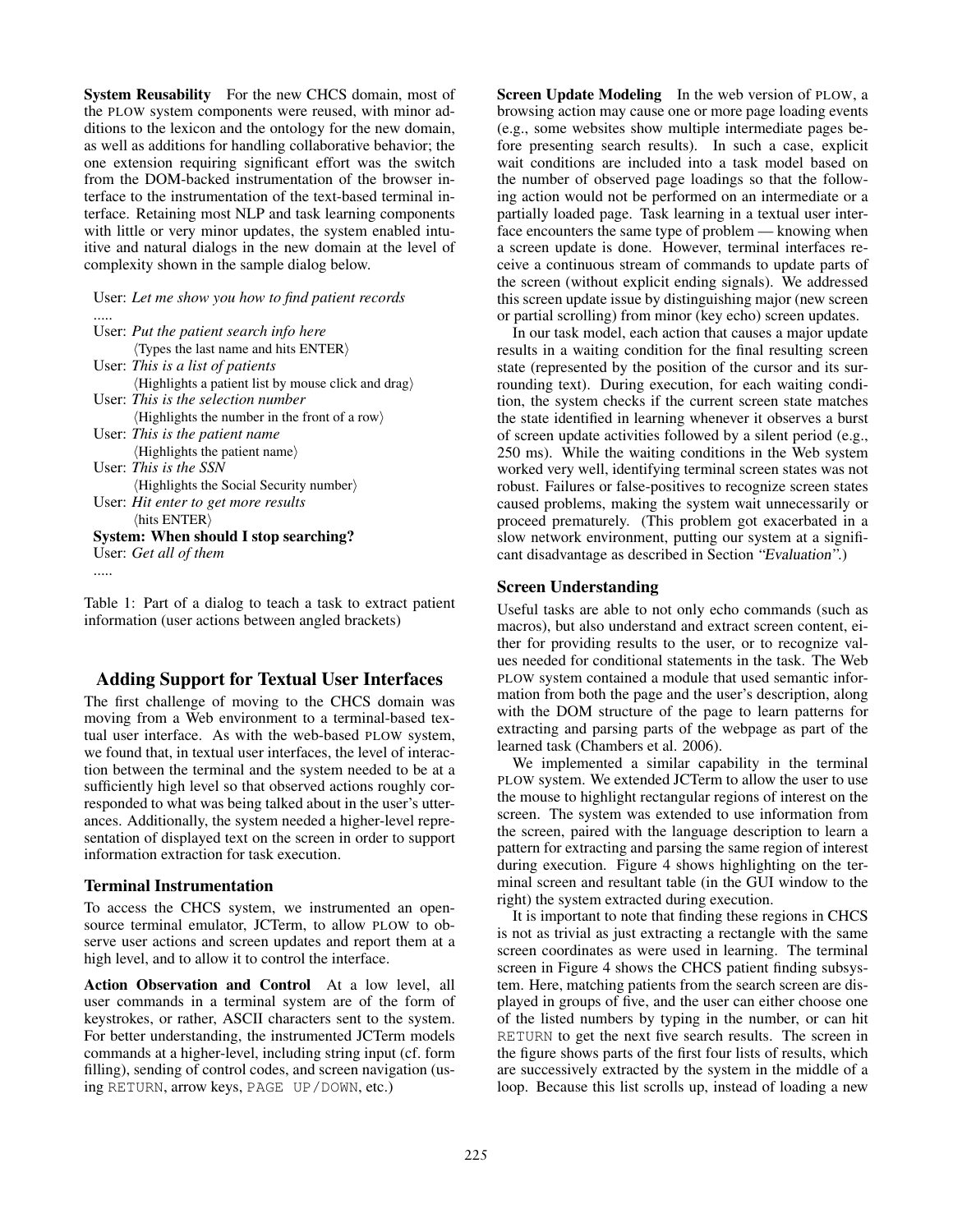

Figure 4: A screenshot of the PLOW system on a terminal running CHCS

page and displaying in the exact same region, a more complex algorithm is necessary.

The system learns and executes extraction patterns by first processing the screen in order to find important regions within it, and the relationships among their boundaries. It recognizes runs of characters with the same color and style attributes, and runs of singly-spaced words. Then it composes these runs into columns, if they are vertically adjacent and aligned on the left side. Other important regions include the entire screen, the cursor, and the area of the screen that has been updated since the last keyboard events.

The system then learns patterns for finding regions by building a graph of the relationships among the natural language representation, the neighboring important regions in the screen state, and the region to find. To do this, the system performs a best-first search over alignments between this graph and that of the current screen state and then extracts the analogous region in the current screen graph.

## Collaborative Tasks

In the initial version of PLOW, the system learned tasks that it itself executed. The model was that, when given an execution request, the system queried the user for any task parameters. Once the parameters were known, the system went off and executed the task, reporting the results to the user when execution was complete.

An important improvement made to the PLOW system is support for learning and executing *collaborative* tasks, where both the system and the user are assigned actions. Collaborative tasks allow a much wider range of behavior to be learned by the system. This was necessary in the appointment booking domain for two reasons: first, collaborative tasks allow the user and system to work together in execution more *efficiently and intuitively*. As an example, at the start of a booking task, the database entry for the patient needs to be identified from a patient's last name and his/her last four SSN digits. A collaborative task (shown in execution in Figure 4) will let the system ask for the last name, gather up search results that it learned to extract, and present them to the user for selection. Once selection is done, the selected patient's number will be automatically typed and the patient's information will be accessed and further processed by the system as taught before. This results in a more efficient interaction where the user needs only to provide the last name and then clicks on the matching patient from the result list in a clear view, with repetitive navigation and information-extraction steps performed by the system.

The second reason that collaborative tasks were necessary for this domain was that certain knowledge needed by the system to make decisions is sometimes only available after partial task execution and can be very difficult for the system to access/query. The example here is which timeslot should be chosen for the appointment. In non-collaborative tasks, where parameters are specified beforehand by the user, this is not possible. The available dates and times for appointments are dependent upon several factors such as the patient's primary care physician, the appointment type (e.g., initial visit, wellness, sick visit), and the availability/preference of the caller (the patient). Because these factors are not initially available/accessible and may need to be negotiated with the caller, it is impossible to build a workable task in a batch style. With collaborative tasks, the system can be taught a task where execution proceeds to the point where the list of available appointment dates and times becomes available. At this point, the user is assigned an action of choosing the desired appointment time, and then the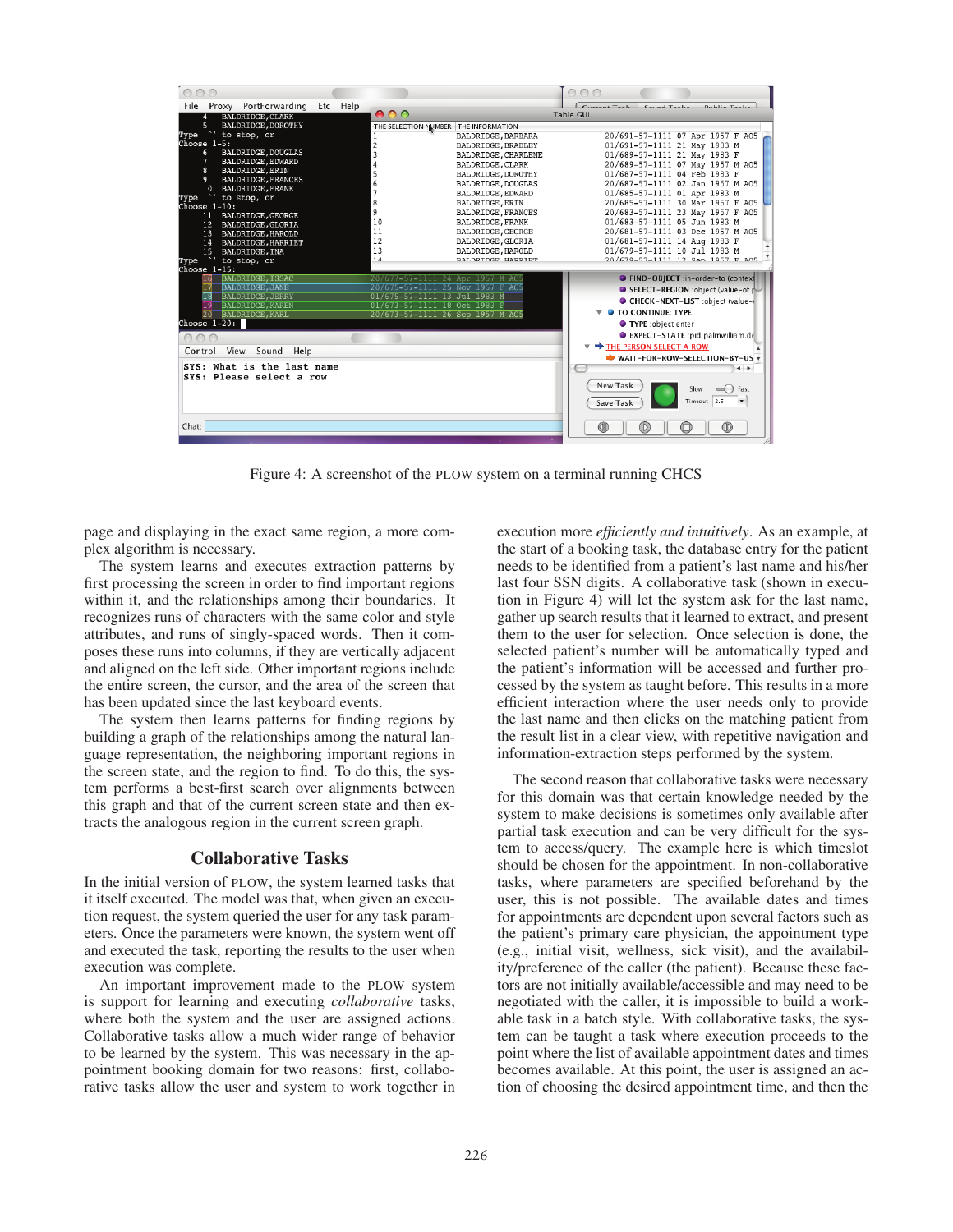system can finish the remaining steps of the booking task.

Note that NL and the system's contextual understanding play a key role for the system to learn collaborative tasks. For the above appointment selection example, during the teaching session, a user can (i) indicate when the user plans to take an initiative by saying, "*Let me choose an appointment*" and (ii) let the system know when his/her actions are completed by saying, "*I'm done*". During execution, at a step assigned to a user, the system would signal that it is the user's turn by saying something like "*I am waiting*" After the user's turn is complete, he/she would say "*I'm finished*" so the system could resume the task execution. A user does not necessarily have to always make such a closing remark for every user initiative step. If the system learned that a step was to simply select a row (like the case in Figure 4) from user's NL description (e.g., "*Let me select a row for him/her*") and related mouse/keystroke action(s), the system can figure out when the user is done by comparing observed actions in learning with the current user actions in execution.

## Evaluation

In our empirical evaluation, we were interested in two issues: (1) are people who have no programming experience able to successfully teach tasks to the system? and (2) can the executing of taught tasks improve the average call time for appointment booking? To test both of these, we conducted an experiment with two Navy Corpsmen from Naval Hospital Pensacola, who were regular users of CHCS but had no previous programming experience. Although the system does support speech input, in order to more closely control the system robustness, the Corpsmen were taught to interact with the system solely through the typed text interface. The following sections describe the experiment and then discuss the results.

## Teaching Evaluation

The Corpsmen were each trained for four hours on the system. They were then each given three tasks to teach the system and four hours to complete them. The three evaluation tasks were (1) *Find a patient's phone number*, (2) *Start booking an appointment*, and (3) *Book a primary care appointment*. The separation of the last two tasks is partly an artifact of the way the CHCS booking process works. All appointment booking shares a common set of preliminary tasks of navigating to the booking subsystem, searching for and selecting the correct patient, and then navigating to the appointment booking screen (which is shown in Figure 1). This task is the second task listed above.

Once that is done, there are several distinct ways an appointment is booked, depending mostly on the type of appointment to be booked. The third task listed above is for booking a patient an appointment with their primary care provider. Other appointment types (such as with a specialist), are done through other subsystems and require different tasks to be taught. The Corpsmen were given a written description of the tasks to teach and were allowed to ask any clarification questions about the tasks. They were then given four hours to teach the tasks in any order they wished. Both Corpsmen finished teaching the three tasks in less than two hours. After the teaching session, the tasks taught by the Corpsmen were evaluated for correctness. All three tasks were successfully taught by both Corpsmen.

# Execution Evaluation

After the teaching evaluation, a separate evaluation was performed to measure the impact of task use on the time spent on booking phone calls. Two confederates (who were not involved in the project) took turns making simulated phone calls to the Corpsmen in order to either book appointments as fictitious patients or as fictitious doctors wanting to look up a patient phone number. Three sets of 25 calls were made to each Corpsman. The first five calls of each set were used as a warm-up, and were not counted in the overall evaluation. In one set of calls, the Corpsmen used only the CHCS system to accomplish the tasks as they would normally do. In another set, the Corpsmen used PLOW with the tasks that they themselves taught in the task teaching phase. In the final set, they used tasks taught by researchers (who we are terming as "experts" in system use).

Table 2 shows the average time of calls for each of the three sets performed with remote access to the actual CHCS system in use. The average time for calls with the Corpsman-defined tasks was 8.7 seconds longer than without PLOW. Calls using expert-defined tasks were marginally faster than the calls with the Corpsman tasks, but still 6.0 seconds slower than calls without PLOW. Our analysis showed that the reason for this slowdown was primarily three factors. First was the system's timeout-based method for recognizing when the screen has finished updating (described in Section "Screen Update Modeling"). Almost every step had a major screen update to be checked and the system waited 250 ms before it started checking if the current screen matched the expected state, causing significant delay.

The second factor was frequent network slowdowns that caused long pauses (some where over 1 second long) in the middle of a screen update. When the Corpsmen used the CHCS system alone, they often proceeded to the next step as soon as they had enough information, even if the screen was not fully loaded. In contrast, the system had to wait for the update to finish before moving on. Furthermore, the intermittent screen updates increased the chance of false positives that made the system prematurely move ahead and have a failure in the next step. A failure recovery mechanism ensured the system would be able to re-synchronize the state of the task's execution with the state of the application; thus, the system was able to complete the tasks, but at additional time expense. In addition, only government-furnished computers were able to access to CHCS network. The computers used for the evaluation had 2.0GHz Intel Core Duo processors with only 1GB RAM and were measurably slower than our own off-the-shelf test machines.

We performed a post-evaluation analysis of the timing in log data from the evaluations. Based on the analysis, we (conservatively) re-estimated the time of each call assuming correct screen state recognition was implemented as well as assuming the system was running on our own test comput-